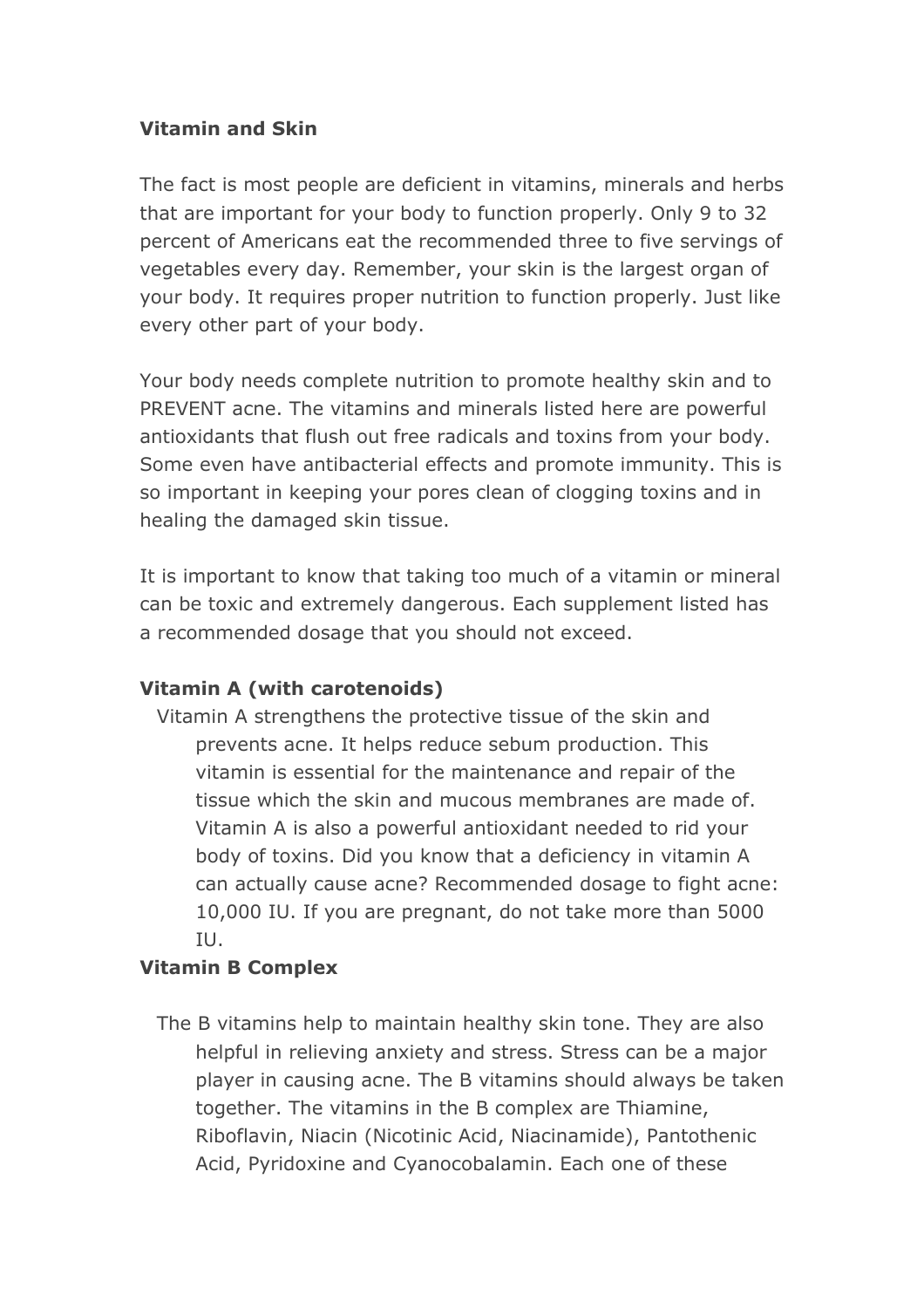vitamins has a specific role in promoting healthy skin, as well as overall health.

- Thiamine (Vitamin B1) acts as an antioxidant ridding your body of toxins. It enhances circulation and assists in proper digestion. Recommended dosage to fight acne: 100 mg 3 times daily.
- Riboflavin (Vitamin B2) Riboflavin works together with Vitamin A to maintain and improve the mucous membranes in the digestive tract. It is also essential for healthy skin, hair and nails. Acne is a symptom of Riboflavin deficiency. Recommended dosage to fight acne: 100 mg 3 times daily.
- Niacinamide (Vitamin B3) is vital for healthy skin by improving circulation and helping your body with the metabolism of carbohydrates, fats and proteins. A deficiency in Niacinamide will cause acne. Recommended dosage to fight acne: 200 mg 3 times daily.
- Pantothenic Acid (Vitamin B5) is popular for reducing stress. It is needed for the proper function of the adrenal glands. Recommended dosage to fight acne: 100 mg 3 times daily.
- Pyridoxine (Vitamin B6) is important in the functioning of your immune system and your antibody production. A deficiency of vitamin B6 can result in acne. Recommended dosage to fight acne: 100 mg 3 times daily.

### **Vitamin C with bioflavonoids**

Vitamin C is another "super vitamin". It is an antioxidant that is required for at least 300 metabolic functions in the body, including tissue growth and repair. Vitamin C protects against infection and enhances immunity. Bioflavanoids have an antibacterial effect. Recommended dosage to fight acne: 1000 to 1600 mg 3 times daily If you have diabetes, ask your doctor about the proper dosage.